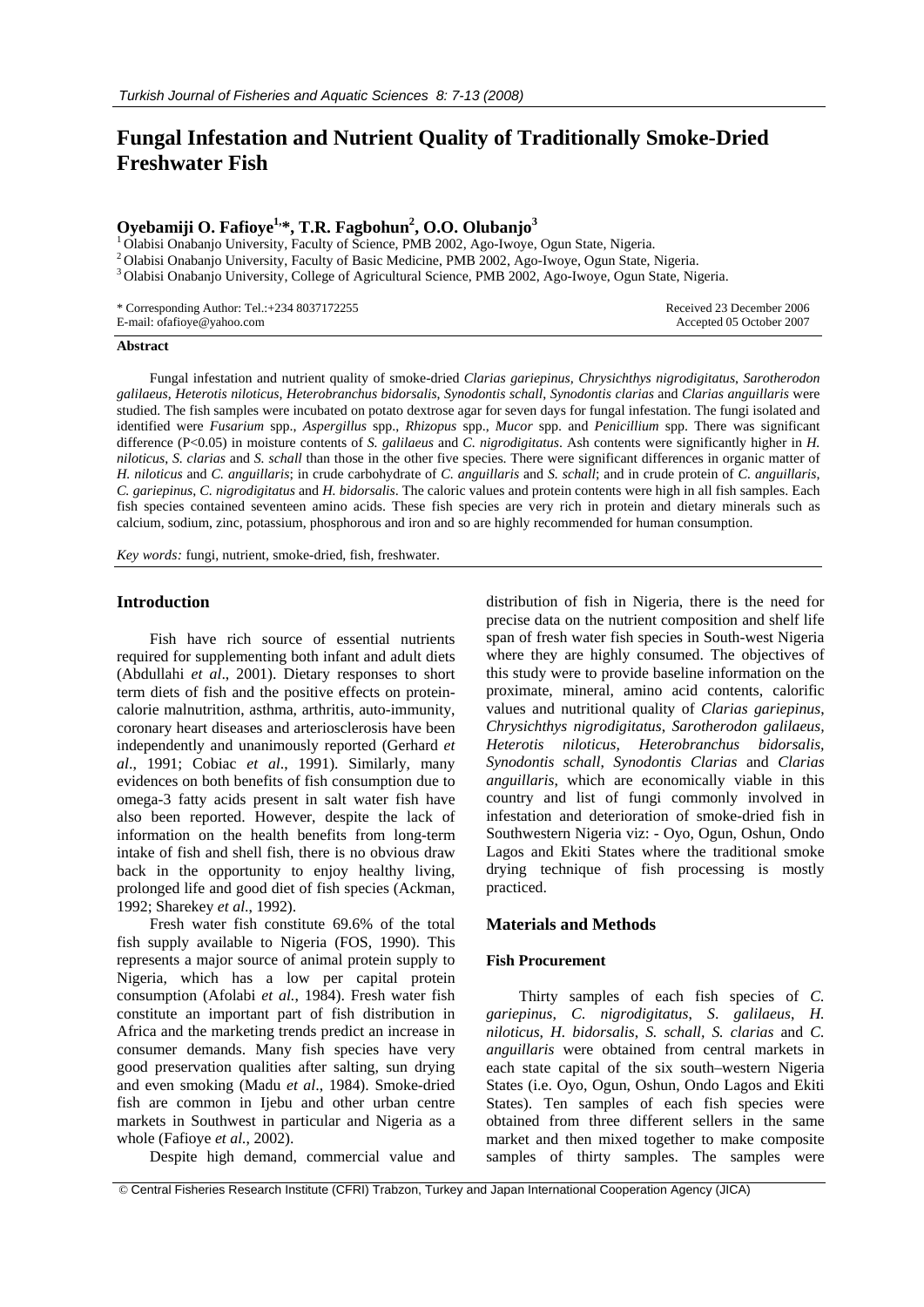handpicked with sterilized glove hands and taken to the laboratory in separate sterilized polythene bags to avoid contamination from the handling.

#### **Fungal Infestation Culture and Examination**

Fifteen fish samples out of the thirty collected for each fish species were surface sterilized with 70% ethanol and rinsed with three changes of sterile distilled water. A 10 g tissue portion of each fish species was cut from the abdominal region with a sterile forceps, grinded aseptically in a porcelain mortal and mixed in 10 ml of sterile peptone water. From this mixture, further tenfold dilution were made up to  $10<sup>5</sup>$  and 0.1 millilitre of each dilution was plated in triplicate on potato dextrose agar (PDA) supplemented with streptomycin to inhibit bacterial growth. Plates were incubated at 28±2°C. and examined daily for 7 days. The mean number of all fungal colonies appearing in the three plates was taken as the average number of colonies per plate for each fish species. This was used to estimate the number of colonies per gram of fish sample using a known dilution series. Each different appearing culture was transferred with a sterile needle to a slide, teased apart and stained with lacto phenol cotton blue and examined microscopically (Carter, 1979). Cultures were identified to species using the keys of Samson *et al*. (1981).

#### **Proximate Analysis**

The internal organs of the remaining fifteen fish samples of each fish species were eviscerated, weighed and used for proximate analysis. The moisture content was determined by difference methods of AOAC (1990). The dried samples of each species were milled into homogenous powder and stored in labelled sample bottles for further analysis. 10 g was placed in a pre-weighed porcelain crucible and ignited in an ashing furnace maintained at 600°C. The ash content was estimated when a constant weight was obtained. Total organic matter was estimated by subtracting the ash weight from the dry powder weight (Linghstein and Oginsky, 1965).

Crude carbohydrate, crude protein, lipid and fibre were estimated according to the procedure of AOAC (1990). Caloric values were determined using the conversion factors of 9.5 Kcal/100 g for lipid, 5.5 Kcal/100 g for protein and 4.1 Kcal/100 g for carbohydrate (Winberg, 1971).

#### **Amino Acid Determination and Nutritional Value**

Amino acid was determined using the Technicon Sequential Multi-sample amino acid Analyzer (TSM), which is designed to separate, detect and quantify amino acids. The nutritional values were calculated and compared with the FAO/WHO (1973) reference

values using the following indices: Essential to nonessential amino acid ratio (EN); essential amino acid index (EAAI); essential amino acid to total nitrogen ratio (E:T); chemical/protein score (CS/PS); essential amino acid to protein ratio (E:P). These parameters were calculated from data obtained from the results of protein and amino acid determinations using the following equations:

 $E:N = (Essential \, \, \text{amino} \, \, \text{acids} \, \, \text{of} \, \, \text{test} \, \, \text{protein} \, \, / \, \, \text{Non-} \, \, \text{Stress} \, \, \text{Non-} \, \, \text{Stress} \, \, \text{Covari} \, \, \text{Stress} \, \, \text{Stress} \, \, \text{Non-} \, \, \text{Stress} \, \, \text{Covari} \, \, \text{Covari} \, \, \text{Covari} \, \, \text{Covari} \, \, \text{Covari} \, \, \text{Covari} \, \, \$ essential amino acids of test protein) x 100

 $E: T = (Essential \ amino \ acids \ of \ test \ protein / Total)$ amino acids of test protein ) x 100

EAAI = (Essential amino acids of test protein / Essential amino acids of whole hen's egg) x 100

 $CS/PS = (Essential \, amino \, acids \,of \,test \,protein \,/ \,Total)$ amino acids of whole hen's egg) x 100

 $E:P = (Essential \ amino \ acids \ of \ test \ protein / 1000 \ g)$ test protein) x 100

#### **Mineral Contents**

The minerals in the homogenous fish powder were brought into solution by wet digestion using the method of Harris (1979). Potassium and sodium were determined by Allen's method using Collins and Polkin-Horne flame photometer (Allen, 1974); phosphorous by Bausch-Lomb spectronic 20 (Allen, 1974); zinc, calcium, iron, magnesium and copper by using Perkin-Elmer atomic absorption Spectrophotometer (AOAC, 1990).

#### **Statistical Analysis**

All statistical analyses and data presentations were accomplished using SAS statistical package for Windows (SAS, 1989). For proximate composition, significance differences in each content value of the different fish species and the US/RDA were first evaluated for normality of data and variance using Ttests followed by one-way analysis of variance. Level of significance was set at P<0.05. Amino acids and mineral content means were separated by Duncan multiple range test (Steel and Torie, 1981). Level of significance was set at P<0.05.

#### **Results**

The species of fungi isolated and identified were *Fusarium* spp., *Aspergillus* spp., *Rhizopus* spp., *Mucor* spp. and *Penicillium* spp. (Table 1). The number of fungi isolated from fish ranged from three to six. The prevalent fungus was *Aspergillus* spp., which was found in all the fish samples (Table 1). The degree of analysis on the most frequently encountered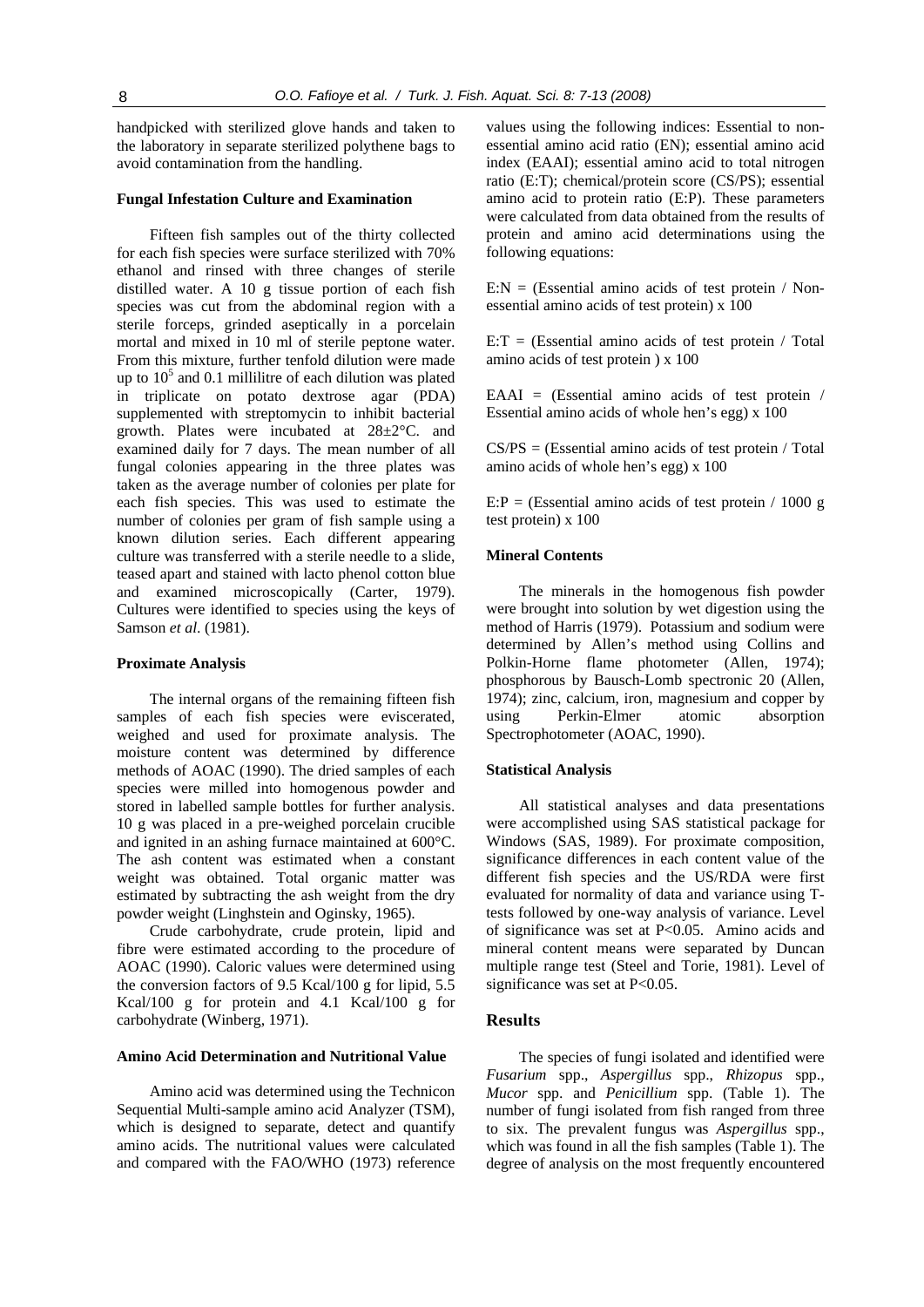| Fish species                           | Fungi species       | Frequency of isolation (%) | Colony counts |
|----------------------------------------|---------------------|----------------------------|---------------|
| Clarias gariepinus (Burchell)          | Aspergillus flavus  | 65                         | $1.5x10^{4}$  |
|                                        | A. ochraceus        | 36                         |               |
|                                        | Fusarium solani     | 21                         |               |
|                                        | F. avenaceum        | 15                         |               |
|                                        | Mucor racemosus     | 40                         |               |
|                                        | Rhizopus stolonifer | 12                         |               |
| Chrysichthys nigrodigitatus (Lacepede) | R. oryzae           | 16                         | $1.4x10^{10}$ |
|                                        | A. flavus           | 43                         |               |
|                                        | M. hiemalis         | 20                         |               |
|                                        | M. racemosus        | 38                         |               |
|                                        | A. fumigatus        | 40                         |               |
| Heterobranchus bidorsalis (Geoffrey)   | A. fumigatus        | 30                         | $9.0x10^4$    |
|                                        | A. ochraceus        | 18                         |               |
|                                        | A. flavus           | 35                         |               |
|                                        | A. avenaceum        | 6                          |               |
|                                        | F. solani           | 13                         |               |
| Clarias anguillaris (Linnaeus)         | A. fumigatus        | 48                         | $1.6x10^5$    |
|                                        | M. racemosus        | 35                         |               |
|                                        | F. solani           | 14                         |               |
|                                        | A. flavus           | 40                         |               |
| Heterotis niloticus (Cuvier)           | F. equiseti         | 11                         | $8.4x10^4$    |
|                                        | F. sporotrichides   | 16                         |               |
|                                        | A. fumigatus        | 24                         |               |
| Sarotherodon galilaeus (Trewavas)      | A. flavus           | 50                         | $8.1x10^4$    |
|                                        | A. fumigatus        | 34                         |               |
|                                        | M. hiemalis         | 02                         |               |
| Synodontis clarias (Linnaeus)          | M. mucedo           | 53                         | $9.0x10^3$    |
|                                        | A. niger            | 06                         |               |
|                                        | Penicillium glaucum | 17                         |               |
|                                        | A. flavus           | 27                         |               |
| Synodontis schall (Boulenger)          | A. flavus           | 23                         | $8.7x10^{6}$  |
|                                        | A. niger            | 18                         |               |
|                                        | F. avenaceum        | 14                         |               |

**Table 1.** The colony counts and fungal species isolated from each fish sampled

fungi on all the fish species can be described as *A. flavus* > *A. fumigatus* > *M. racemosus*. The fungal counts varied from fish species to species.

The proximate composition and caloric values of *Clarias gariepinus*, *Chrysichthys nigrodigitatus, Sarotherodon galilaeus*, *Heterotis niloticus*, *Heterobranchus bidorsalis*, *Synodontis schall, Synodontis clarias* and *Clarias anguillaris* are given in Table 2. The moisture contents of the samples ranged from  $62.74 \pm 1.33$  to  $78.00 \pm 4.50$  g. However, these values, when compared with the US/RDA (1994) of 70 g/100 g were significantly higher (P<0.05). The values of ash were significantly higher in *H. niloticus* (16.14/100 g), *S. clarias* (15.51/100 g) and *S. schall* (15.48/100 g) than in the remaining five fish. The values of organic matter were significantly higher in *C. anguillaris* (91.03±1.5/100 g) and *H. niloticus* (90.30±1.3/100 g) than the other fish species. The crude carbohydrate values were higher in *C. gariepinus* (10.14±0.83), *C. anguillaris* (10.11±0.49), and *H. bidorsalis* (10.10±1.00) than in the remaining five fish. The values of crude lipid ranged between  $26.27 \pm 0.08$  and  $32.20 \pm 1.43$  and were significantly higher in *S. galilaeus*, *H. niloticus*, *S.* 

*clarias* and *S. schall* than the rest four species. The crude protein values of over 50 g/100 g recorded for *C. anguillaris*, *C. gariepinus*, *C. nigrodigitatus* and *H. bidorsalis* were higher than the other fish species. The calorie values of the fish were same for all the fish.

Table 3 documents the pooled means of amino acid composition of experimental fish with the FAO/WHO (1973) reference values. There were seventeen amino acids and Glutamic acid dominated the amino acid pool of the fish species with the highest at 16.25/16 g N in *C. nigrodigitatus.* This was followed by Lysine and Aspartic acid, while Methionine was the least.

The chemical indices used to evaluate the essential and non-essential amino acids of protein were shown on Table 4. *Heterotis niloticus*, *H. bidorsalis* and *S. clarias* had the highest value of E: TN (51.13), EI (125.29) and C/P (57.45), respectively.

The mean mineral contents of the experimental fish were dominated by calcium, potassium and sodium with values 3930, 635 and 260 mg/100 g, respectively, while the others had values less than 50 mg/100 g (Table 5).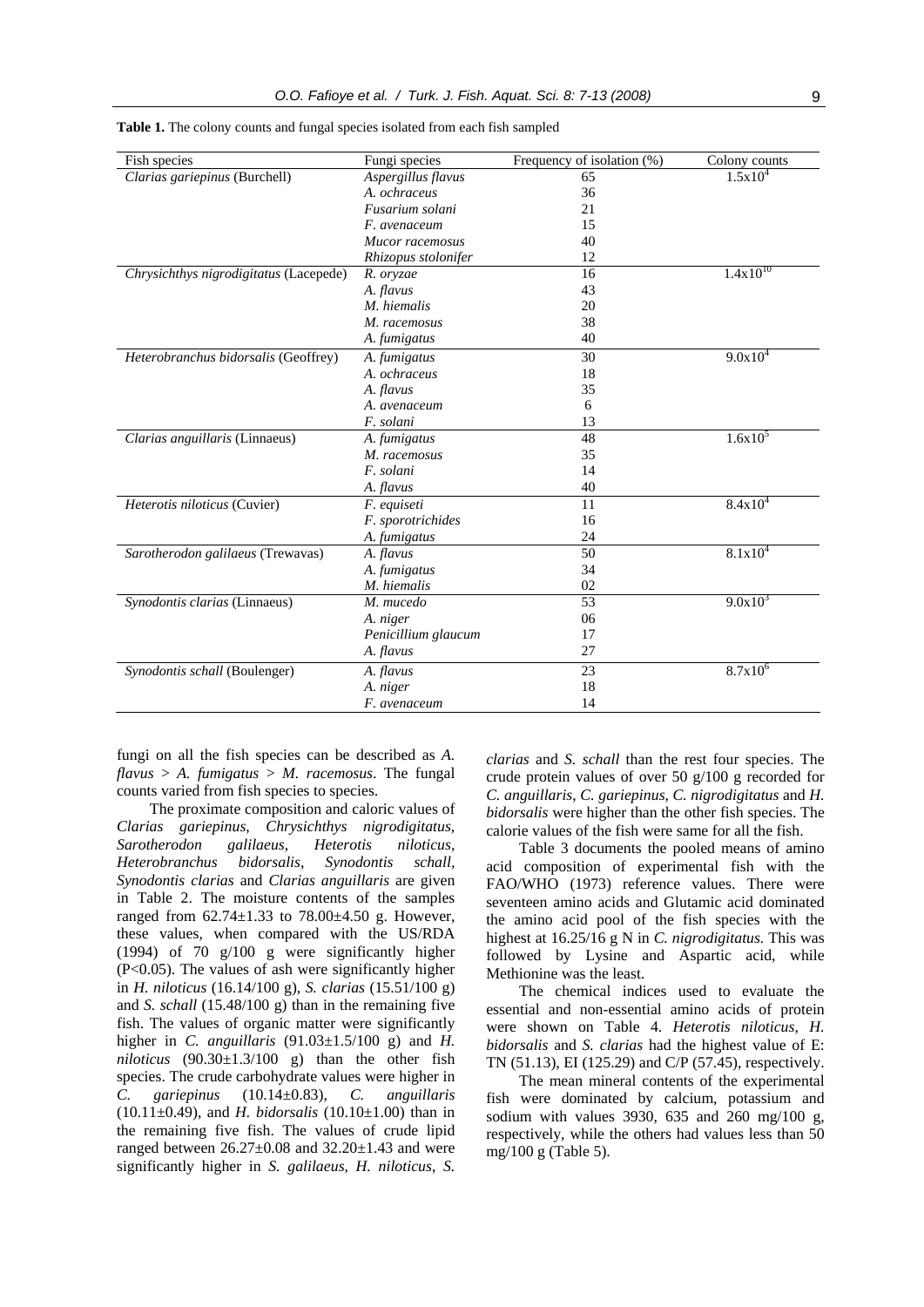| Fish species                | Moisture                     | Ash                         | Proximate               | CC                      | Composition                   | CP                            | Calorie             |
|-----------------------------|------------------------------|-----------------------------|-------------------------|-------------------------|-------------------------------|-------------------------------|---------------------|
|                             |                              |                             | OΜ                      |                         | CL.                           |                               |                     |
| Clarias gariepinus          | $76.06 \pm 2.4^{\mathrm{a}}$ | $10.53 + 0.2^{\circ}$       | $88.79 + 1.6^a$         | $10.14 + 0.83^b$        | $27.00+1.2^b$                 | $52.34 + 0.44^a$              | $592.64^{\text{a}}$ |
| Chrysichthys nigrodigitatus | $68.04 \pm 1.8^{\circ}$      | $9.00 \pm 0.4$ <sup>c</sup> | $80.00 \pm 1.4^{\circ}$ | $8.50 + 1.26^c$         | $26.27+0.8^b$                 | $58.42 + 0.83^{\circ}$        | $589.06^a$          |
| Heterobranchus bidorsalis   | $75.04 \pm 3.6^{\circ}$      | $10.01 \pm 0.7^{\circ}$     | $89.47 + 1.3^a$         | $10.10+1.00^{\circ}$    | $26.30 \pm 1.36^{\circ}$      | $53.13 \pm 1.77$ <sup>a</sup> | $591.45^{\circ}$    |
| Clarias anguillaris         | $74.44 \pm 3.7^{\circ}$      | $9.41 \pm 0.6^c$            | $91.03 + 1.5^a$         | $10.11 + 0.49^{\circ}$  | $26.34 + 1.55^{\circ}$        | $54.60 \pm 1.23$ <sup>a</sup> | $597.26^{\circ}$    |
| Heterotis niloticus         | $78.00 \pm 4.5^{\circ}$      | $16.14 \pm 0.2^{\text{a}}$  | $90.30 + 1.3^a$         | $9.50 \pm 1.21^{\circ}$ | $30.41 + 0.83$ <sup>a</sup>   | $47.50 + 0.66^a$              | $583.21^a$          |
| Sarotherodon galilaeus      | $62.74 \pm 1.3$ <sup>c</sup> | $7.8 \pm 1.1$ <sup>d</sup>  | $74.22+0.6^{\circ}$     | $9.12 + 0.14^c$         | $32.30 + 1.43^{\circ}$        | $41.17 \pm 2.46^{\circ}$      | 564.61 <sup>a</sup> |
| Synodontis clarias          | $77.04 \pm 6.5^{\circ}$      | $15.51 \pm 1.2^{\text{a}}$  | $85.21 + 1.4^a$         | $9.65 \pm 1.06^{\circ}$ | $31.63 \pm 1.36^a$            | $43.64 \pm 1.47$ <sup>b</sup> | $577.46^{\circ}$    |
| Synodontis schall           | $77.16 \pm 7.2^{\text{a}}$   | $15.48 \pm 1.5^{\text{a}}$  | $84.47 \pm 0.8^{\circ}$ | $9.70 \pm 0.22^{\circ}$ | $31.42 \pm 0.40$ <sup>a</sup> | $43.25 \pm 1.13^b$            | $593.42^{\circ}$    |
| <b>US/RDA 1994</b>          | 70 <sup>b</sup>              | $12^b$                      | 84 <sup>b</sup>         | $12-16^{\circ}$ g/day   | $30-35g/daya$                 | $30-45g/dayb$                 | $450 - 600^a$       |

**Table 2.** Proximate composition (g/100 g) and calorie (kcal/100 g) for eight freshwater fish species

Key: OM= organic matter; CC= Crude carbohydrate; CL= Crude lipid; CP= Crude protein.

Note: Values represent pooled means and standard deviations of triplicate determinations of dry weight.

\* Values with different superscript letters vertically in a column are significantly different (P<0.05)

Table 3a. Mean amino acids composition (g/16 g N) of eight smoke dried freshwater fish species

| Fish Spp.                                                                                                                | Ala <sup>1</sup>  | Arg <sup>2</sup>    | $Asp^3$            | $Cvs^4$ | Amino Glu <sup>5</sup> | $AcidsGly^6$ | His' | $\mathrm{Isa}^8$ | Leu <sup>9</sup> |
|--------------------------------------------------------------------------------------------------------------------------|-------------------|---------------------|--------------------|---------|------------------------|--------------|------|------------------|------------------|
| Clarias anguillaris                                                                                                      | 3.97 <sup>c</sup> | $3.87$ <sup>d</sup> | $8.45^{b}$         | 2.80    | 15.00 <sup>c</sup>     | 2.87         | 2.20 | $3.20^{\circ}$   | 6.85             |
| Clarias gariepinus                                                                                                       | 4.90 <sup>b</sup> | $4.43^{b}$          | $8.32^{\circ}$     | 2.60    | $14.95^{\circ}$        | 2.80         | 2.85 | $5.10^a$         | 5.55             |
| Chrysichthys                                                                                                             | $5.33^{a}$        | $5.14^{a}$          | $10.35^{\text{a}}$ | 3.01    | $16.25^{b}$            | 2.59         | 2.71 | 3.85             | 5.80             |
| nigrodigitatus                                                                                                           |                   |                     |                    |         |                        |              |      |                  |                  |
| <b>Heterobranchus</b>                                                                                                    | $4.95^{b}$        | $4.83^{b}$          | $10.51^{\circ}$    | 2.88    | $15.82^{b}$            | 2.85         | 2.68 | $4.90^{\rm a}$   | 5.25             |
| <i>bidorsalis</i>                                                                                                        |                   |                     |                    |         |                        |              |      |                  |                  |
| Heterotis niloticus                                                                                                      | $3.58^{d}$        | $4.69^{b}$          | $8.35^{\circ}$     | 2.95    | $16.08^{b}$            | 2.89         | 3.05 | $5.15^{\rm a}$   | 5.78             |
| Sarotherodon galilaeus                                                                                                   | $3.61^{\rm d}$    | 3.96 <sup>c</sup>   | 7.92 <sup>c</sup>  | 3.11    | $15.25^{\circ}$        | 2.55         | 2.42 | $2.75^{\circ}$   | 4.60             |
| Synodontis clarias                                                                                                       | $4.12^{\circ}$    | 4.00 <sup>c</sup>   | $10.44^{\rm a}$    | 3.32    | $16.00^{b}$            | 2.95         | 3.13 | $2.60^{\circ}$   | 5.15             |
| Synodontis schall                                                                                                        | $3.46^{\rm d}$    | $3.80^{\rm d}$      | $9.00^{b}$         | 3.30    | $15.33^{\circ}$        | 2.90         | 3.00 | 4.45             | 5.40             |
| Egg protein                                                                                                              | $3.50^{\rm d}$    | 6.70 <sup>a</sup>   | $10.40^a$          | 3.00    | $25.20^{\circ}$        | 3.60         | 3.50 | $5.80^{\rm a}$   | 3.60             |
| <b>FAO/WHO 1990</b>                                                                                                      | $6.10^{\rm a}$    | $5.20^{\circ}$      | $7.70^{\rm d}$     | 3.00    | $14.7^{\circ}$         | 2.20         | 2.50 | $2.80^\circ$     | 6.60             |
| Key 1 Alanina: 2 Arginina: 3 Aspertic acid: 4 Cystina: 5 Glutamic acid: 6 Glycina: 7 Histidina: 8 Isolaucina: 9 Laucina: |                   |                     |                    |         |                        |              |      |                  |                  |

Key: 1-Alanine; 2-Arginine; 3-Aspartic acid; 4-Cystine; 5-Glutamic acid; 6- Glycine; 7-Histidine; 8-Isoleucine; 9-Leucine;

|  |  | Table 3b. Mean amino acids composition $(g/16 g N)$ of eight smoke dried freshwater fish species |  |  |  |  |  |  |
|--|--|--------------------------------------------------------------------------------------------------|--|--|--|--|--|--|
|  |  |                                                                                                  |  |  |  |  |  |  |

| Fish Spp.                   | Acids Lys <sup>10</sup> | Met <sup>11</sup> | $Phe^{12}$     | Pro <sup>13</sup> | Ser <sup>14</sup> | Thr <sup>15</sup> | $Tyr^{16}$ | $Val^{\Gamma}$    |
|-----------------------------|-------------------------|-------------------|----------------|-------------------|-------------------|-------------------|------------|-------------------|
| Clarias anguillaris         | $10.18^{\rm a}$         | 2.03              | $3.00^\circ$   | $2.40^\circ$      | 2.06              | 3.99              | 2.60       | $3.03^{\rm d}$    |
| Clarias gariepinus          | $10.15^{\text{a}}$      | 1.99              | $2.05^{\rm d}$ | $2.55^{\circ}$    | 2.05              | 2.85              | 2.95       | 3.00 <sup>d</sup> |
| Chrysichthys nigrodigitatus | $10.22^{\rm a}$         | 1.95              | $3.05^{\circ}$ | 2.57 <sup>c</sup> | 2.07              | 3.50              | 2.90       | $2.98^{d}$        |
| Heterobranchus bidorsalis   | $9.53^{\text{a}}$       | 2.05              | $4.58^{b}$     | $3.20^{b}$        | 2.38              | 3.00              | 3.11       | $5.60^{b}$        |
| Heterotis niloticus         | $9.88^{a}$              | 2.01              | $3.52^{\circ}$ | $2.84^{b}$        | 2.12              | 3.38              | 3.04       | 4.05 <sup>c</sup> |
| Sarotherodon galilaeus      | $6.90^{b}$              | 1.73              | $2.77^{\circ}$ | $2.38^{\circ}$    | 2.03              | 2.00              | 2.01       | $3.15^{\rm d}$    |
| Synodontis clarias          | $9.80^{\rm a}$          | 1.70              | $3.08^\circ$   | $3.00^{b}$        | 2.35              | 3.44              | 3.80       | 4.00 <sup>c</sup> |
| Synodontis schall           | $9.85^{\rm a}$          | 1.85              | $3.00^{\circ}$ | $2.50^{\circ}$    | 2.00              | 2.20              | 2.88       | $3.10^d$          |
| Egg protein                 | $6.70^{b}$              | 2.30              | $6.70^{\rm a}$ | $2.80^{b}$        | $6.00^a$          | 5.10              | 3.60       | $7.50^{\circ}$    |
| <b>FAO WHO 1990</b>         | $5.80^{b}$              | 2.50              | $6.30^{a}$     | $10.70^{\rm a}$   | $7.70^{\circ}$    | 3.40              | 1.10       | $5.00^{b}$        |

Key:- 10-Lysine; 11-Methionine; 12-Phenylalanine; 13-Proline; 14-Serine; 15-Threonine; 16-Tyrosine; 17-Valine

Note: - Values represent pooled means of triplicate determinations of dry samples.

\* Values with different superscript letters vertically in a column are significantly different (P<0.05)

**Table 4.** The essential to non-essential amino acid (E:N) to total nitrogen (E:TN) and to protein (E:P) ratios, essential amino acid index (EI) and chemical/protein score(CP) of the eight freshwater fish species

| Fish species                | E: N <sup>T</sup> | $E: TN^2$ | $\mathrm{EI}^3$ | $C/P^4$ | $E: P^5$ |
|-----------------------------|-------------------|-----------|-----------------|---------|----------|
| Clarias gariepinus          | 0.89              | 50.82     | 122.76          | 56.55   | 0.87     |
| Chrysichthys nigrodigitatus | 0.99              | 50.74     | 120.55          | 52.81   | 0.91     |
| Heterobranchus bidorsalis   | 0.96              | 50.85     | 125.29          | 57.06   | 0.85     |
| Clarias anguillaris         | 0.97              | 50.70     | 124.54          | 57.38   | 0.75     |
| Heterotis niloticus         | 1.04              | 51.13     | 121.31          | 53.66   | 0.79     |
| Sarotherodon galilaeus      | 1.00              | 50.51     | 115.00          | 51.00   | 1.01     |
| Synodontis clarias          | 1.03              | 51.10     | 124.29          | 57.45   | 0.94     |
| Synodontis schall           | 1.00              | 50.15     | 122.50          | 56.45   | 1.27     |
| <b>FAO/WHO 1990</b>         | 1.00              | 50.00     | 100.00          | 50.00   | 1.00     |

Key: 1. Essential to non-essential amino acid ratio; 2-Essential amino acid to total nitrogen ratio; 3- Essential amino acid index; 4- Chemical/protein score; 5-Essential amino acid to protein ratio.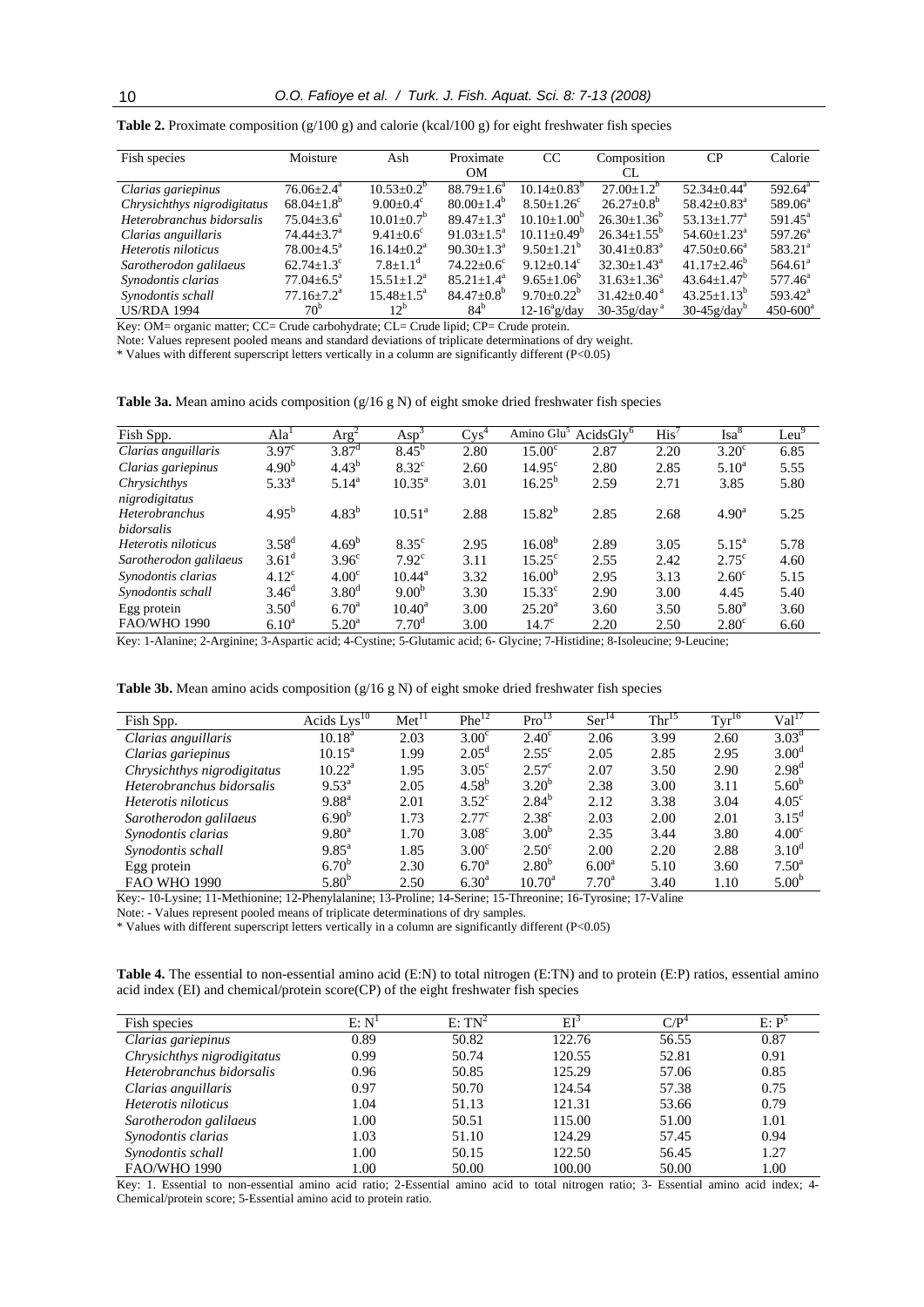| Fish species          | Calcium                        | Potassium          | Iron                       | Magnesium                   | Sodium                      | Copper               | Phosphorous             | Zinc                     |
|-----------------------|--------------------------------|--------------------|----------------------------|-----------------------------|-----------------------------|----------------------|-------------------------|--------------------------|
| Clarias gariepinus    | $3930.0 \pm 1.04$ <sup>c</sup> | $635+0.37^d$       | $53+0.11^b$                | $31 \pm 0.14^e$             | $260.0 + 0.08$ <sup>d</sup> | $2.0+0.02^a$         | $14.0 + 0.02^c$         | $19 \pm 0.02^{\text{a}}$ |
| Chrysichthys          | $4536.0 \pm 1.07^a$            | $628+0.21^{\circ}$ | $57+0.01^a$                | $30+1.21^e$                 | $317.2 + 0.03^{\circ}$      | $1.9+0.14^c$         | $20.0+0.08^a$           | $17 \pm 0.01^{\rm b}$    |
| nigrodigitatus        |                                |                    |                            |                             |                             |                      |                         |                          |
| <b>Heterobranchus</b> | $4000.0 \pm 1.12^b$            | $643+0.23^{\circ}$ | $55+0.03^a$                | $34+0.02^e$                 | $312.5 + 0.32^c$            | $2.0+0.01^b$         | $15.8 + 0.04^b$         | $19 \pm 0.01^a$          |
| bidorsalis            |                                |                    |                            |                             |                             |                      |                         |                          |
| Clarias anguillaris   | $4004.0+1.04^{\circ}$          | $685+0.71^b$       | $58 \pm 0.04^{\rm a}$      | $31+0.02^e$                 | $318.0 + 0.20^{\circ}$      | $2.0+0.04^b$         | $16.0 \pm 0.02^b$       | $16 \pm 0.01^{\rm b}$    |
| Heterotis niloticus   | $4033.0+0.08^{\circ}$          | $722+0.18^b$       | $48+0.01^{b}$              | $133 \pm 1.33$ <sup>c</sup> | $300.1 + 0.35^{\circ}$      | $2.0+0.04^b$         | $14.5 + 0.02^{\circ}$   | $20 \pm 0.01^a$          |
| Sarotherodon          | $3584.0+1.14^{\circ}$          | $680+0.05^{6}$     | $43+0.12^c$                | $114+1.24^d$                | $244.0 + 0.06^{\circ}$      | $1.4 + 0.05^{\circ}$ | $22.3+0.04^a$           | $12+0.04^{\circ}$        |
| galilaeus             |                                |                    |                            |                             |                             |                      |                         |                          |
| Synodontis clarias    | $4814.0 \pm 1.64$ <sup>a</sup> | $760+0.46^a$       | $38 \pm 0.01$ <sup>d</sup> | $143+0.30^{b}$              | $405.0 \pm 0.38^{\circ}$    | $2.0+0.07^{\circ}$   | $23.0+0.02^a$           | $21 \pm 0.03^{\text{a}}$ |
| Synodontis schall     | $4002.0 \pm 0.66^{\circ}$      | $810+0.35^{\circ}$ | $35+0.23^d$                | $141+1.21^b$                | $407.0 + 0.41^b$            | $3.0+0.04^a$         | $24.0+0.05^a$           | $21+0.01^a$              |
| WHO (1974)            | $1000 - 1400$ <sup>d</sup>     | $220^{\circ}/day$  | $6 - 15^{\circ}$           | $460^{\circ}/day$           | $500 - 2000^a$              | $0.2 - 1.3^e$        | $20 - 23.8^{\circ}/day$ | $3-5^{\rm d}/\rm day$    |
|                       | /day                           |                    | /day                       |                             | /day                        | /day                 |                         |                          |

Table 5. Mean mineral contents of eight freshwater fish species (mg/100 g)

\*Values represent pooled means and standard deviations of triplicate determinations.

\*\* Values with different superscript letters vertically in a column are significantly different (P<0.05)

#### **Discussion**

The South–western Nigeria where this study was carried out falls in hot climate thereby provides favourable condition for mould spore to germinate and grow on dried fish. The results indicate that smoke dried and stored fish in this part of the country are infested by *Aspergillus flavus*, *A*. *ochraceus, A. niger*, *A. fumigatus, Fusarium solani*, *F. avenaceum, F. equiseti*, *F. sporotrichides*, *Mucor racemosus*, *M. hiemalis*, *Rhizopus stolonifer*, *R. oryzae* and *Penicillium glaucum.* These are the common fungi invading smoke dried fish species in the studied areas and the results were similar to those observed by Doe (1983), Ockiya and Akeodi (1998) and Fafioye *et al.* (2002).

The fungi isolated from the dried fish were somehow specific in that while *Aspergillus* spp. were observed in all the eight fish, *Fusarium* spp. and *Mucor* spp. occurred in five different species each, *Rhizopus* spp. occurred twice and *Penicillium glaucum* occurred once in the experimental fish. *Clarias gariepinus* haboured the highest number (6) of different fungal species followed by five species each on *Chrysichthys nigrodigitatus* and *Heterobranchus bidorsalis*, four species on *Clarias anguillaris* and *Synodontis clarias*, while three species of fungi were observed on *Heterotis niloticus, S. schall* and *Sarotherodon galilaeus*. This fungal specificity may be due to the differences in the chemical composition of the fish species and to which different moulds react differently (Reed *et al*., 1967; Fafioye *et al*., 2002).

The high moisture contents recorded for all the fish are comparable to those reported in other fresh water fish species such as *Mormyrus rume, Oreochromis niloticus* and *Clarias lazera* (Otitologbon *et al*., 1997), *Citharinus citharus* and *C. latus* (Abdullahi, 1999), *Alestes nurse*, *A. macrolepidotus*, *Hydrocynus brevis* and *Hepsetus* 

*odoe* (Abdullahi, 2000a), *Labeo coubi, L. senegalensis* and *Barbus occidentalis* (Abdullahi, 2000b). The values recorded for all the fish except *S. galilaeus* and *C. nigrodigitatus* were not significantly different (P>0.05). However, the values recorded for *S. clarias*, *S. schall*, *C. gariepinus* and *C. anguillaris* are similar to those reported by Abdullahi *et al*. (2001). The crude carbohydrate values of the eight fish species were lower than the US/RDA (1994) recommended values of 12-16 g/day and 12 g/100 g reference value of Ackman (1992). All the species could be dependable sources of low dietary carbohydrate.

The crude lipid contents concurred with the recommended values of US/RDA (1994), classification of Ackman (1989) and range of low fat category of Abdullahi *et al*. (2001) and Abdullahi (1999). These fish species might be very good sources of fish oil, which is required for food therapy in humans. The crude protein values were higher than those reported in pork (100 g  $kg^{-1}$ ), beef (180 g  $kg^{-1}$ ) and lamb  $(160 \text{ g kg}^{-1})$  by Bhuryan *et al.* (1993) and mackerel (120 g  $kg^{-1}$ ) by Pearson (1981). The fish specimens might be taken as the best source of crude protein for human consumption for the desired body growth.

The high calorie values of the fish species are within the recommended values of 450 to 600 Kcal/100 g for human and so could contribute to caloric requirement of consumers. The recorded amino acids and their values might be grouped into essential (values 5 and above e.g. Glutamic) and nonessential (below 5) for the different fish species. Values of essential amino acid to total nitrogen ratio (E:TN), essential amino acid index (EI) and chemical/protein score (C/P) were higher than the reference values of 50.0, 100.0 and 50.0, respectively. The two groups of amino acids readily combine to contribute the required nitrogen levels of consumers, which will definitely spare the essential amino acids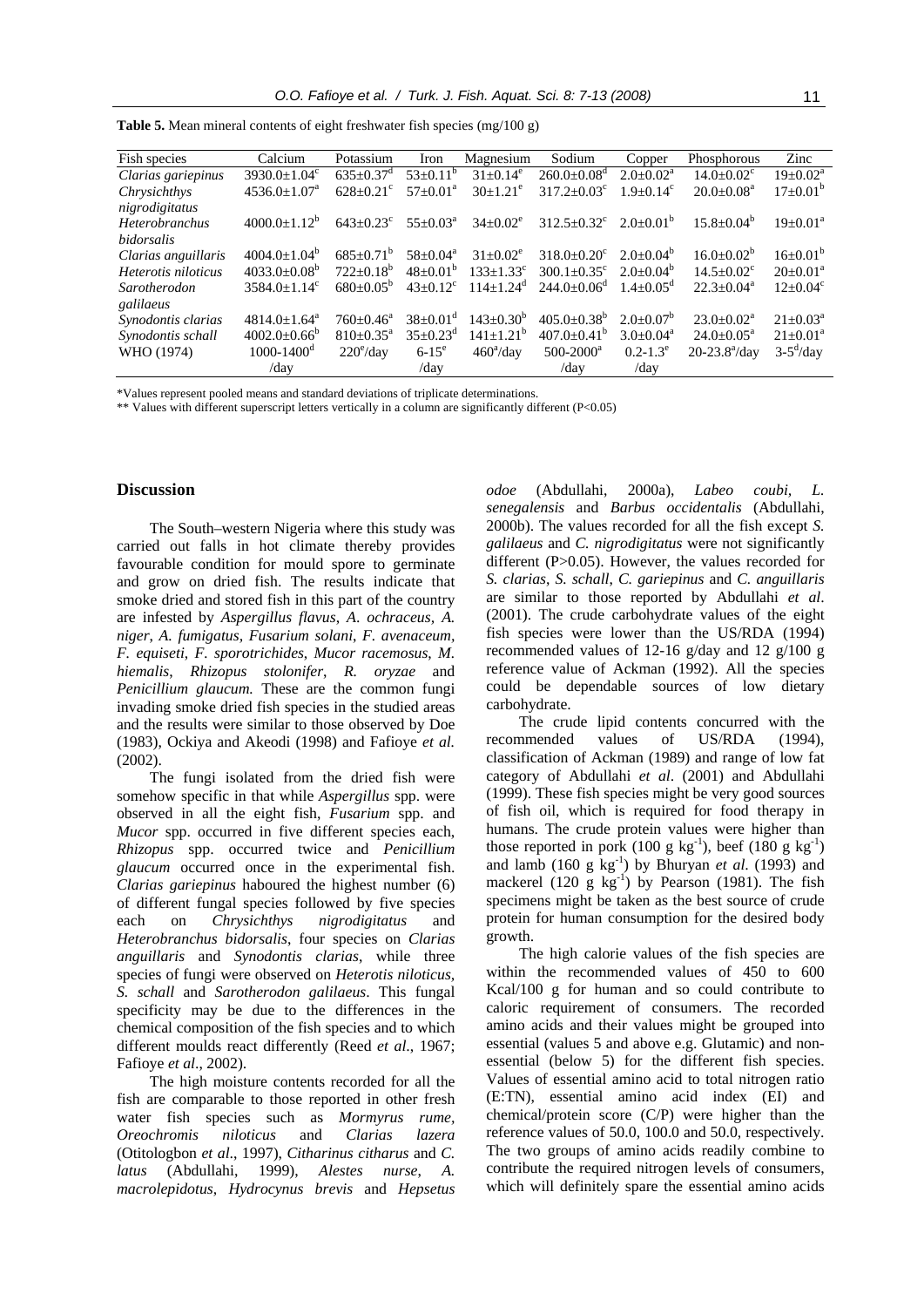in nitrogen metabolism (Fafioye and Ogunsanwo, 2006 in press). The values of calcium, potassium, copper, zinc and iron recorded for all the fish were significantly higher than the reference values of WHO (1974). All the species could be dependable sources of high dietary minerals.

In conclusion, it can be deduced from this study, that all the eight fish species are good sources of high quality protein, minerals and amino acids compared to salt water fish and they may increase rich sources of essential nutrients required for supplementing both infant and adult human diets. Also, the fish species are highly infested with fungi especially when not properly smoke dried. However, the fourteen different fungal species isolated and identified are common occurrence in the smoke dried fish in south–western Nigeria. It is being suggested that low fungi infested smoke dried fish like *S. schall*, *S. galilaeus*, *H. niloticus* and *C. anguillaris* should be embraced to boost market values since they would have long shelf life.

#### **Acknowledgement**

Olabisi Onabanjo University Senate Research Grant Number OOU/SRG/05/4 supported this research. The support is hereby acknowledged.

## **References**

- Abdullahi, S.A., Abolude, D.S. and Ega, R.A. 2001. Nutrient quality of four oven dried freshwater catfish species in Northern Nigeria. J. Tropical Biosciences, 1(1): 70-76
- Abdullahi, S.A. 2000a. Evaluation of the nutrient composition of some fresh water fish families in Northern Nigeria. J. Agriculture and Environment, 1(2): 141-150.
- Abdullahi, S.A. 2000b. Studies on the nutrient contents of the fresh water fish species *Labeo coubie, L. senegalensis* and *Barbus occidentalis*: Family Cyprinidae (Ruppel). Nigerian J. Biochemistry and Molecular Biology, 15(1): 166-169.
- Abdullahi, S.A. 1999. Nutrient content of *Citharinus citharus* and *C. latus* (Family: Citharinidae) Geoffrey. J. Pure and Applied Sciences, 2(1): 65-68.
- Ackman, R.G. 1992. Sources of n-3 fatty acids. In: J.C. Frolich and C.V. Schacky (Eds). Fish, Oil and Human Health, Clinical Pharmacology, W. Zuckschwerds Verlag, Munchen: 5: 14-24.
- Ackman, R.G. 1989. Nutritional composition of fats in seafoods. Progresses on Food Nutrition Science, 13: 161-241.
- Afolabi, A.O., Arawomo, O.A. and Oke, O.L. 1984. Quality changes of Nigerian traditionally processed fresh water fish species I. Nutritive and organoleptic changes. J. Food Techno., 19: 333-340.
- Alfed-Ockiya, J.F. and Akeodi, J. 1998. Comparative study of fungal infestation of three traditionally smoke-dried fresh water fishes in Rivers State. J. Aquatic Sci., 13: 41-43.
- Allen, S.G. 1974. Chemical analysis of ecological materials*.*  Blackwell Scientific Publications Oxford, UK Oxford,

180 pp.

- AOAC, 1990. Association of official analytical chemists. Official methods of analysis of the Association of Official analytical Chemists  $(13<sup>th</sup>$  edition). Arlington, VA, 15: 32-36.
- Bhuryan, A.K.M., Ratanayake, W.M.N. and Ackman, R.G. 1993. Nutritional composition of raw and smoked Atlantic Mackerel (*Scomber sconbrus*): Oil and watersoluble vitamins. J. Food Composition Analysis, 6*:* 172-184.
- Carter, G.R. 1979. Diagnostic procedures in veterinary bacteriology and mycology, 3<sup>rd</sup> edition, IL: Charles C. Thomas Publishers, Springfield: 157-171.
- Cobiac, L., Clifton, P.M., Abbey, M., Belling, G.B. and Nestel, P.J. 1991. Lipid, lipoprotein and haemostatic effects of fish and fish oil, n-3 fatty acids in mildly hyperlipidemic males. American J. Clinical Nutrition, 53: 1210-1216.
- Doe, P.E. 1983. Spoilage of dried fish. The need for more data on water activity and temperature effects on spoilage organisms. FAO Fisheries Report, Rome, 27(9): 126-129.
- Fafioye, O.O., Efuntoye, M.O. and Osho, A. 2002. Studies on the fungal infestation of five traditionally smokedried fresh water fish in Ago-Iwoye, Nigeria. Mycopathologia, 154: 177-179.
- Fafioye, O.O. and Ogunsanwo, B.M. 2006. Carbohydrate reserves and metal accumulation of the Nile tilapia, *Oreochromis niloticus* after treatment with heavy metals. J. Aquatic Ecology, (In press).
- FAO/WHO. 1973. Amino acids requirements of human A WHO Technical Services at No. 52. Energy and Protein requirements Reports of Joint FAO/WHO Nutrition Report Series. 430 pp.
- FAO/WHO. 1990. Protein quality evaluation. In: Report of A Joint FAO/WHO Expert Consultations. FAO of The United Nations, Rome. 40 pp.
- FOS. 1990. Federal Office of Statistics. Nigerian Fish Production by Sectors. Lagos Nigerian Government Printers. Nigeria. 40 pp.
- Gerhard, G.T., Patton, B.D. and Lindquist, S.A. 1991. Comparism of three species of dietary fish. Effects on serum concentrations of low density lipoprotein cholesterol and apolipo protein in normptriglyceridemic subjects. American J. Clinical Nutrition, 54: 334-339.
- Harris, E. 1979. Nutrition Research Techniques for Domestic and Wild Animals. Utah, USA, 140 pp.
- Linghstein, H.C. and Oginsky, E.L. 1965. Experimental Microbiology and Physiology (1<sup>st</sup> Edition). Freeman. San Francisco, 138 pp.
- Madu, C.T., Okoye, F.E., Sado, E.K., Omorinkoba, W.S., Bankole, W.O. and Ita, E.O. 1984. A preliminary report of induced breeding trials with the mud fish (*Clarias anguillaris*) KLRI Animal Report. 144-159.
- Otitologbon, S.A., Oniye, S.J., Peters, O.A. and Agbaji, E.B. 1997. Proximate and mineral composition of three Nigerian fresh water fishes. J. Food Science and Agriculture, 75: 312-314.
- Pearson, D. 1981. The Chemical Analysis of Foods. Churchill, Livingstone, Edinburg, UK, 530 pp.
- Reed, W., Burchard, J., Hopson, A.J., Jenness, J. and Yaro, L. 1967. Fish and fisheries of Northern Nigeria. Gaskiya Corporation, Zaria, Northern Nigeria, 226 pp.
- Samson, R.A., Hoestra, E.S. and Van Oovshot, C.A. 1981. Introduction to food borne fungi. Institute of the Royal Netherlands Academy of Arts and Sci., 125 pp.